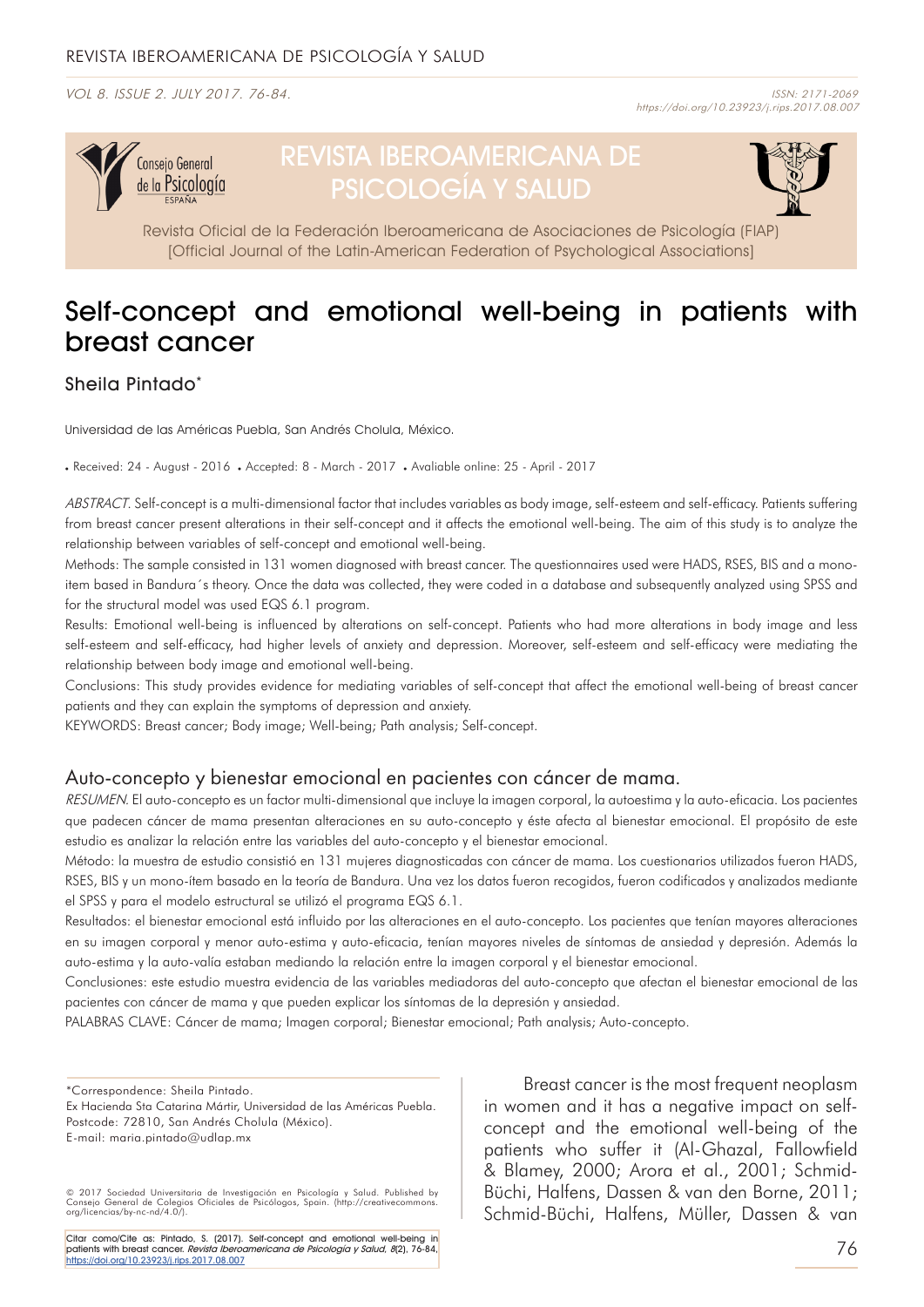den Borne, 2013). Moreover, these alterations in self-concept could affect the emotional wellbeing.

Normally, low levels in emotional well-being in patients with breast cancer are understood in relation to high levels of anxiety and depression (Carver et al., 2005; Epping-Jordan, 1999; cited by Compas & Luecken, 2002; Hanson-Frost et al., 2000; Ganz et al., 2002; Meyerowitz, 1980).

The study of self-concept in breast cancer patients has been studied some years ago. Despite this, it is difficult to find accordance and unanimity to define self-concept. However, there is an agreement to consider it as a multidimensional construct (Peralta & Sánchez, 2003).

Shavelson and Bolus (1992), defined selfconcept as a group of perceptions or references that the person has about him or herself and it includes judgments about behaviors, abilities and external appearance. In this sense, selfconcept can include the body image, self-esteem and self-efficacy. Although these concepts are different, they are related to.

Starting with body image, this refers to the perceptions and judgements that one has about oneself, one's self-concept. Body image is a complex concept that includes both the perception we have of the body, such as the boundaries of the movement and the subjective experience of attitudes, values we have and how we behave when we enter in contact with our environment (Raich, 2000).

Breast cancer is one of disease that most affects the corporal identities of its suffers, and it implies an adaptation to changes with their body image, feelings and attitudes (Andersen & LeGrand, 1991; Bloom, Stewart, Chang & Banks, 2004; Brunet, Sabiston & Burke, 2013; Cousson-Gélie, Bruchon-Schweitzer, Dilhuydy & Jutand, 2007; Lemieux, Maunsell & Provencher, 2008; Petronis, Carver, Antoni &Weiss, 2003; Ussher, Perz &Gilbert, 2012). Add to this, the possible side effects, of alopecia, skin problems, loss of fertility and the premature onset of menopausal symptoms and the consequences for sufferers are ongoing (Carver et al., 2005; Choi et al., 2015; Fertig, 1997; Ganz et al., 2002; Hanson Frost et al., 2000; Poinsot, Brédart, This, De La Rochefordière & Dolbeault, 2005; Schover et al., 1995; Tish, 2006; Zhao et al., 2001).

A disturbance of one's body image can include dissatisfaction with their appearance, perception about loss of femininity, wherein patients avoid seeing themselves naked and a consequently have a low sense of self-attraction (Fobair et al., 2006). Consequently, emotional well-being is affected and this disruption in the normal psychological function is related to the alterations in the body image (Anillo, 2000; Avis, Crawford & Manuel, 2004; Begovic-Juhant, Chmielewski , Iwuagwu & Chapman , 2012; Brandberg et al., 2008; Chang et al., 2014; Collins et al., 2011; Falk, Reinertsen, Nesvold, Fossa & Dahl, 2010; Fobair et al., 2006; Helms, O'Hea & Corso, 2008; . McClelland, Holland & Griggs, 2015; Przezdciecki et al., 2013). However, some authors have demonstrated that there are variables mediating the relationship between body image and emotional wellbeing (Miller, Schnur, Weinberger-Litman & Montgomery, 2014; Przezdziecki et al., 2013). These findings suggest that the alterations in body image are indirectly associated with distress through determined variables.

Self-esteem, as defined by Rosenberg (1965) encompasses the attitudes or feelings about oneself. One recent definition of selfesteem emphasizes that it is the affective or evaluative component of the self-concept (Leary & Baumeister, 2000). Within patients affected by breast cancer levels of self-esteem have a close relationship with the emotional well-being and the body image (Bertero, 2002; Wong-Kim & Bloom, 2005).

Similarly, self-efficacy is defined as having positive thoughts about one's capacity to achieve something, take control and to have the skills necessaries to do it (Han et al., 2005; Lam & Fielding, 2006). It can also be understood as determining the action of people (Bandura, 1982). Self-efficacy is related to with a better psychological adjustment, self-esteem, wellbeing and adaptation to chronic illness (Compas y Luecken, 2002; Han et al., 2005; Karademas et al., 2007; Lam & Fielding, 2006; Rogers et al., 2008; Taylor et al., 1984; Zachariae et al., 2003). In an interesting study, results showed that self-efficacy could moderate the relationship between body image disturbances and cancer screening behaviors (Ridolfi & Crowther, 2013).

In addition, the type of surgery is the variable most studied in relation to the psychological adjustment of breast cancer patients. In this sense, the majority of studies show that radical,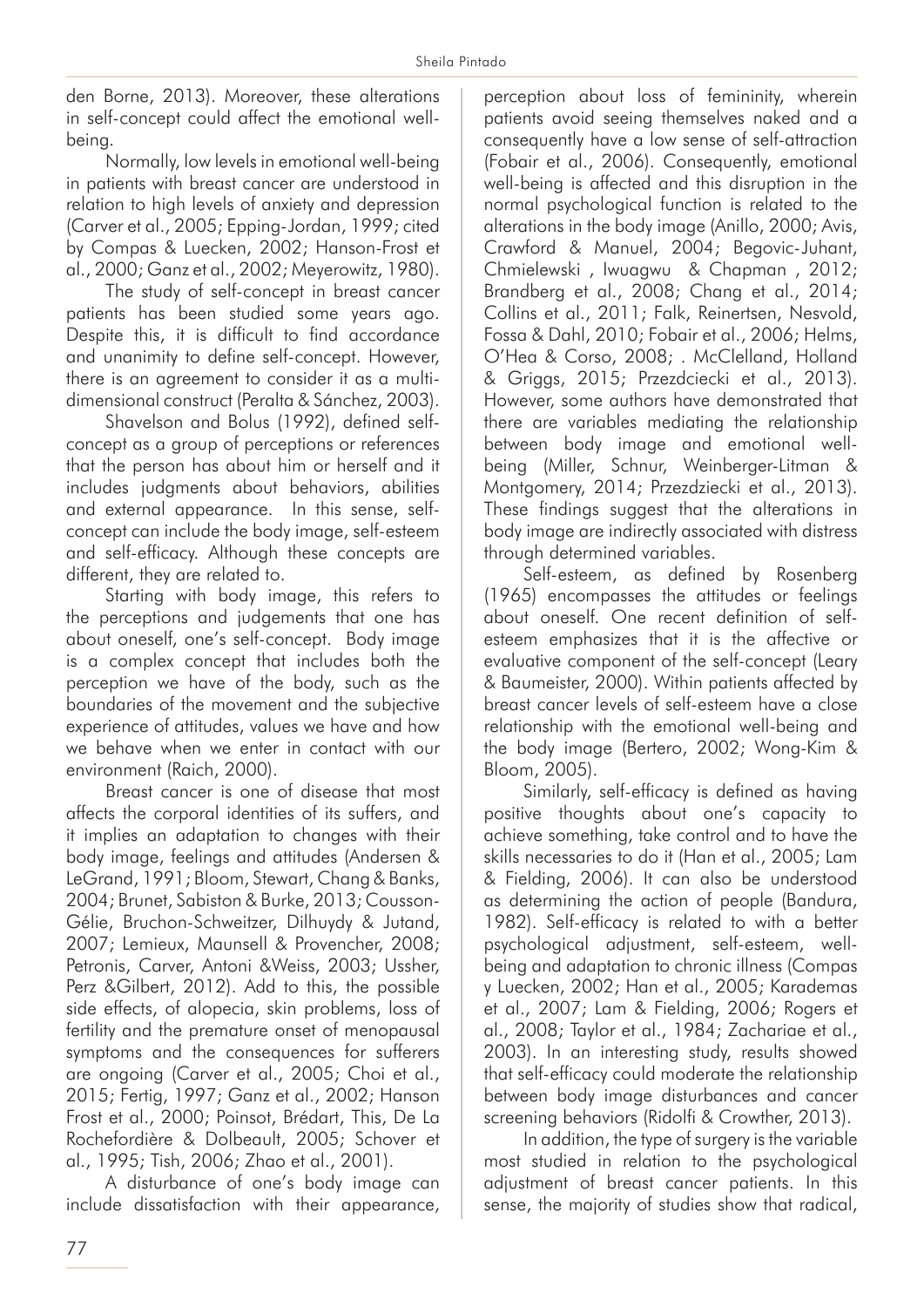more invasive surgery, has a negative impact on the emotional well-being (Al-Ghazal, Fallowfield & Blamey, 2000; Avis, Crawford & Manuel, 2004; Skrzypulec, Tobor, Drosdzol & Nowosielski, 2007; Yurek, Farrar & Andersen, 2000). However, not at all of the studies have found a direct relationship between them (Ganz et al., 2002; Schover et al., 1995; Wong-Kim & Bloom, 2005).

As the above review demonstrates, there are a variables of self-concept involved in the emotional well-being of patients with breast cancer. But, do they have a direct relationship with the emotional well-being? Or, are there some variables of self-concept mediating these relations?

To date, there are very few scientific studies that have tried to create explanatory models that can observe and predict the variables of selfconcept that affect the emotional well-being of cancer patients. Therefore, the objective of this study is to develop a predictive model of emotional well-being in patients with breast cancer using a structural model of path analysis using the variables more investigated in the selfconcept of breast cancer patients.

## **METHOD**

## • PARTICIPANTS

The sample of participants was formed by 131 women diagnosed with breast cancer and recruited from four public hospitals in Spain. Criterial of inclusion were to be over 18 years of age, diagnosed with breast cancer in the state I or II and to have completed an active treatment as chemotherapy, radiotherapy or hormone therapy.

## **MEASURES**

## **• EMOTIONAL WELL-BEING**

The Hospital Anxiety and Depression Scale (HADS; Zigmond & Snaith, 1983) was used to evaluate emotional wellbeing. A self-administered questionnaire of 14 items, consisting of two 7-item subscales, one for anxiety (odd items) and a depression (pair items) was given to them. It is rated on a Likert scale of 4 points (range 0-3). The breakpoints of the

subscales are: 0-7: normal, 8-10: doubtful, 11 or more, pathological. In the present study, the reliability was high for both subscales (.86 for Anxiety and .88 for Depression).

## • BODY IMAGE

The Body Scale Inventory (BSI; Hopwood, Fletcher, Lee & AlGhazal, 2001) was used to assess body image. It is a questionnaire consisting of 10 items with Likert response format with four alternatives, ranging from 0 to 3. The maximum score is 30 and more punctuation indicates more alterations in the body image. The original scale has a good reliability of .93. In the current study, the reliability was .95.

## • SELF-ESTEEM

The Rosenberg Self-Esteem Scale (RSES; Rosenberg, 1965) was used to assess selfesteem. This is one of the most used scales in the assessment of self-esteem, which consists of 10 items with Likert response format with four alternatives, ranging from 1 to 4. Internal consistency measured with Cronbach's alpha is between .76 and .87. In the present study, reliability was .89.

## • SELF-EFFICACY

Following the guidelines of Bandura (1982), self-efficacy was measured by a mono-item through the question: "Are you able to cope with your situation? (not at all: 0 - completely: 10).

## • PROCEDURE

First of all, permissions and favorable reports from Ethic Committee about human investigation in each hospital were got, in accordance with the 1964 Helsinki declaration. After, patients were recruited following the eligible criteria and by disposition from the outpatient Oncology Unit within a public hospitals. The type of sampling was non-probabilistic by disposition. They were informed about the investigation by the researcher (a PhD expert in clinical and health psychology) and after informed consents were accepted and signed by patients, they were interviewed.

The data collection process consisted of giving printed tests to patients who consented to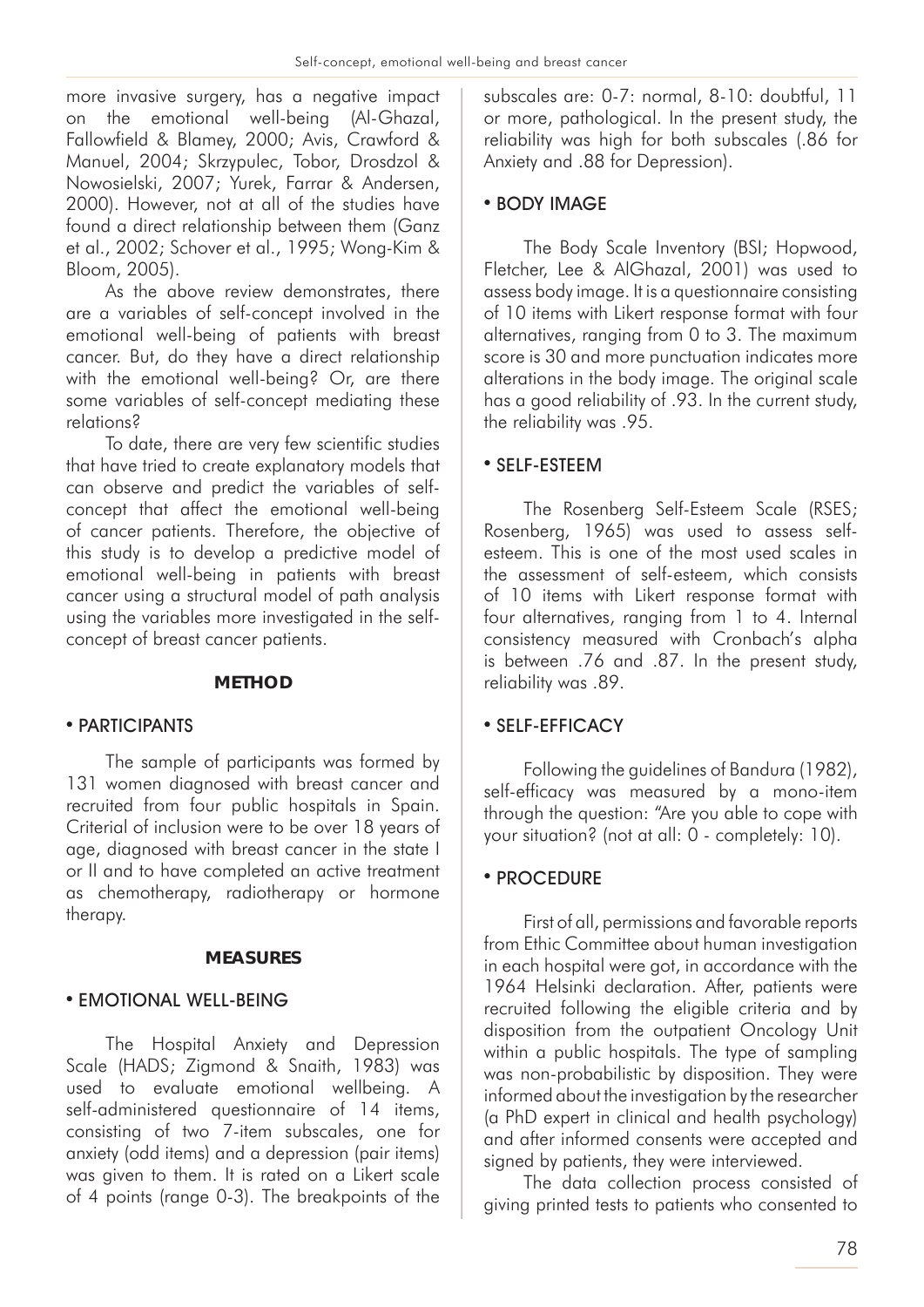a document where anonymity and confidentiality would be ensured in a single moment of evaluation. All this time, the researcher was with the patients supervising and clarifying some questions about the items.

Once the data was collected, it was coded in a database and subsequently analyzed using SPSS 17. For the structural model the EQS 6.1 program was used.

The mathematical model used includes covariance and major structured models, multiple regression, simultaneous equations, and structural relationships between variables, etc.

This is a descriptive study and the type of design of the research is correlational, and although it is a study at a single moment in time (without intervention) it cannot establish causeconsequence. Nonetheless, it does allow us to quantify the relationships between key variables that explain the adaptation process to the illness.

The structural model can provide a general vision and a first approximation to identify relationships with the variables of the study (Hox & Bechger, 1998).

#### **RESULTS**

#### • SAMPLE CHARACTERISTICS

Participants were Spanish women with a mean age of 55.12 years (SD. 9.91). They were diagnosed with breast cancer and the type of surgery was radical mastectomy in the 43.3% and breast conserving surgery in the 55.7%. The majority of them was married (68.7%), with primary education (45.8%) and having received a complete adjuvant treatment (61.4%). Relevant demographic data are provided in Table 1.

| Tabla 1<br>Demographic data                  |            |            |
|----------------------------------------------|------------|------------|
| <b>VARIABLE</b>                              | % or Mean  | Range (SD) |
| <b>MARITAL STATUS</b>                        |            |            |
| Married                                      | 68.7 (100) |            |
| Divorced / separated                         | 10.7(10)   |            |
| Single                                       | 11.4(12)   |            |
| Widow                                        | 9.2(9)     |            |
| <b>EDUCATION LEVEL</b>                       |            |            |
| Primary                                      | 45.8 (60)  |            |
| Secondary                                    | 30.5 (40)  |            |
| <b>Bachelor</b>                              | 22.9 (30)  |            |
| Master                                       | 0.8(1)     |            |
| <b>TIME SINCE DIAGNOSTIC</b>                 | 4.79 years | 3.745      |
| <b>TYPE OF SURGERY</b>                       |            |            |
| Mastectomy                                   | 44.3 (58)  |            |
| <b>Breast conserving surgery</b>             | 55.7 (73)  |            |
| ADJUVANT TREATMENT                           |            |            |
| Chemotherapy                                 | 4.6(6)     |            |
| Radiation                                    | 7.9 (10)   |            |
| <b>Hormonal treatment</b>                    | 4.6(6)     |            |
| Chemiotherapy+radiation                      | 21.5(21)   |            |
| Chemotherapy+radiotherapy+hormonal treatment | 61.4 (81)  |            |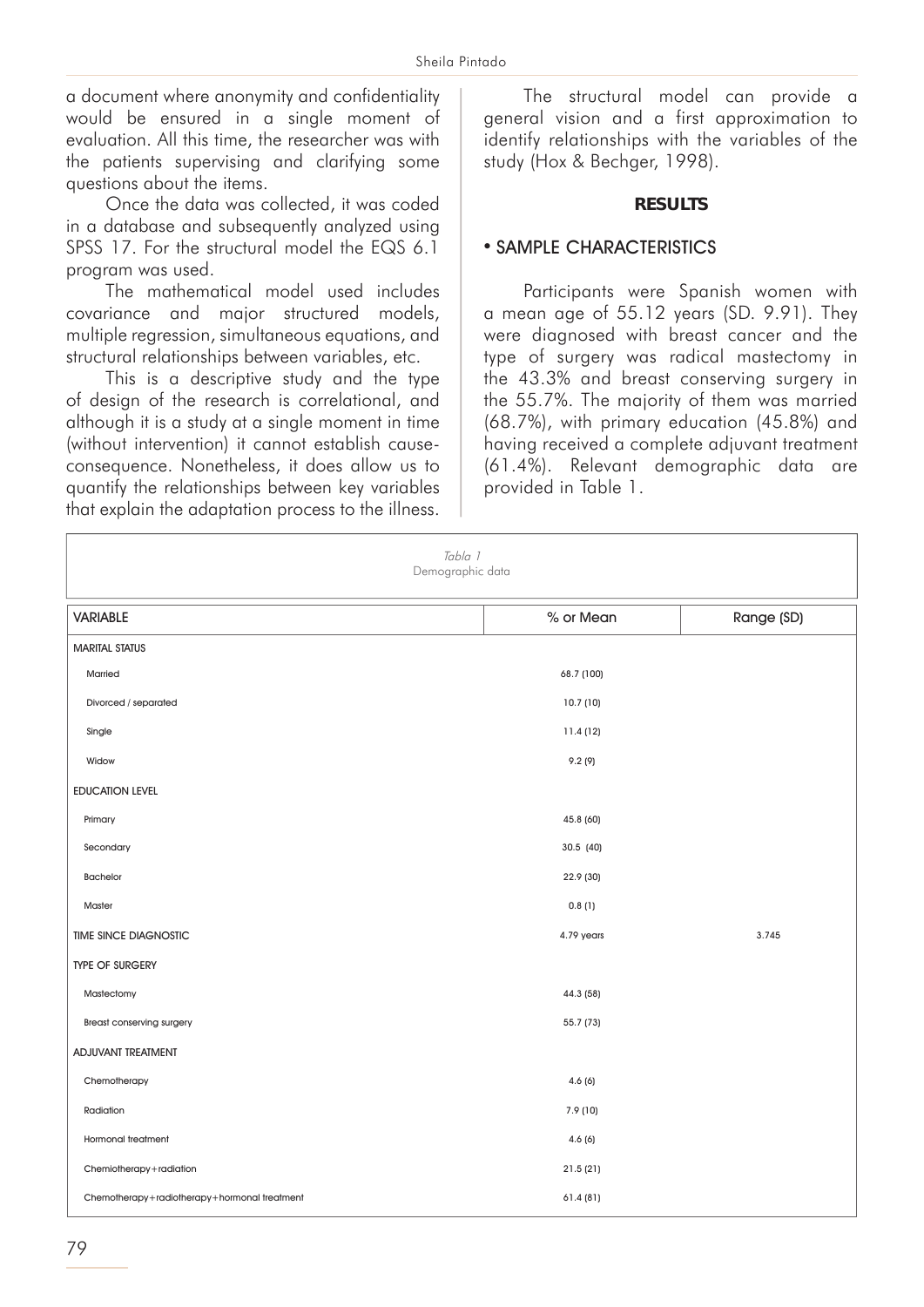#### • CORRELATION AND COMPARATIVE ANALYSES

On the one hand, results showed that Depression had a positive and high correlation with Anxiety ( $r = .671$ ;  $p < .001$ ), negative and high with Self-esteem  $(r = .640; p < .001)$ , positive and moderate with Body image  $(r = .398; p < .001)$ , and negative and high with Self-efficacy ( $r = -.557$ ;  $p < .001$ ).

On the other hand, Anxiety had negative and high relationship with Self-esteem  $(r = -.539; p < .001)$ , positive and moderate with Body image ( $r = .302$ ;  $p < .001$ ), and negative and moderate with Self-efficacy ( $r = -.394$ ;  $p < .001$ ).

Finally, the type of surgery that has been applied to patients had a significant relationship with emotional well-being and the components of self-concept. In this regard, it is noted that a radical mastectomy was related to increased depression  $(F_{129} = 6.693; p < .01)$ , alterations with body image  $(F_{129}=29.940; p < .001)$  and poor self-esteem and self-efficacy ( $F_{129}$ = 4.548;  $p < 0.05$  and  $F_{129} = 7.250$ ;  $p < 0.05$ , respectively). However, the type of surgery was unrelated to anxiety  $(F_{129} = 1.105; p = .295)$ .

## • MEDIATION ANALYSES

The model used was a structural model of path analysis with observable variables, which aims to assess the predictive ability of the variables analyzed in emotional well-being.

The variables were anxiety, depression, selfesteem, body image and self-efficacy.

Results showed a coefficient of Mardia of 14.8086, and 6.0226 normalized as p  $(p + 2)$ where p is the observable variable, indicating that the present model data was within the normal range. And the overall fit indices were:  $FIT =$  $.904$ ; CFI = 0.945; GFI =  $.948$ ; RMR =  $.065$ and RMSEA  $= .091$ , indicating that the model had strength and good coefficients to be used as path analysis. Moreover, model variables kept a significant relationships between them,  $p < 0.05$ significance level and 95% confidence level.

As it can be seen in Figure 1, depression was negatively related to the variables of selfesteem, and self-efficacy. Thus, women with low self-esteem and a poor sense of self-efficacy, presented higher levels of depression. In addition, body image had indirect effects on depression; women with major alterations in their body image presented higher levels of depression.



Figura 1. Mediation model.

Moreover, anxiety maintained a significant and negative relationship with self-esteem and self-efficacy. In this sense, women with low selfesteem and low self-efficacy had higher levels of anxiety. And, like depression, anxiety was influenced by an indirect effect of the body image; women with major alterations in body image had higher anxiety levels.

Self-esteem was explained by body image. Patients with minor alteration of their body image had higher levels of self-esteem.

Finally, self-efficacy was explained by body image too; women with a less altered body image had greater level of self-efficacy.

Body image was negatively related to the type of surgery; thus, women with a radical mastectomy had higher perceived changes in body image.

The resulting model was able to explain 56.7% of Depression, 42.3% of Anxiety, 20.4% of Self-Efficacy, and 14.2% of Self-Esteem.

#### **DISCUSSION**

In this investigation, relationships between variables of self-concept and the emotional well-being of cancer patients were observed.

Results showed that emotional well-being is influenced by self-esteem, body image and selfefficacy. Thus, these results are consistent with research that argue that patients with a good body image and increased self-esteem and self-efficacy have lower levels of anxiety and depression, as shown in the literature (Al Ghazal et al., 2000; Avis et al., 2004; Berterö, 2002; Compas & Luecken, 2002; Fobair et al., 2006; Graziottin & Rovei, 2007; Han et al., 2005; Karademas et al., 2007; Lam & Fielding, 2006; Petronis et al., 2003; Poinsot et al., 2005; Taylor et al., 1984; Wong-Kim & Bloom, 2005; Yurek et al., 2000; Zachariae et al., 2003).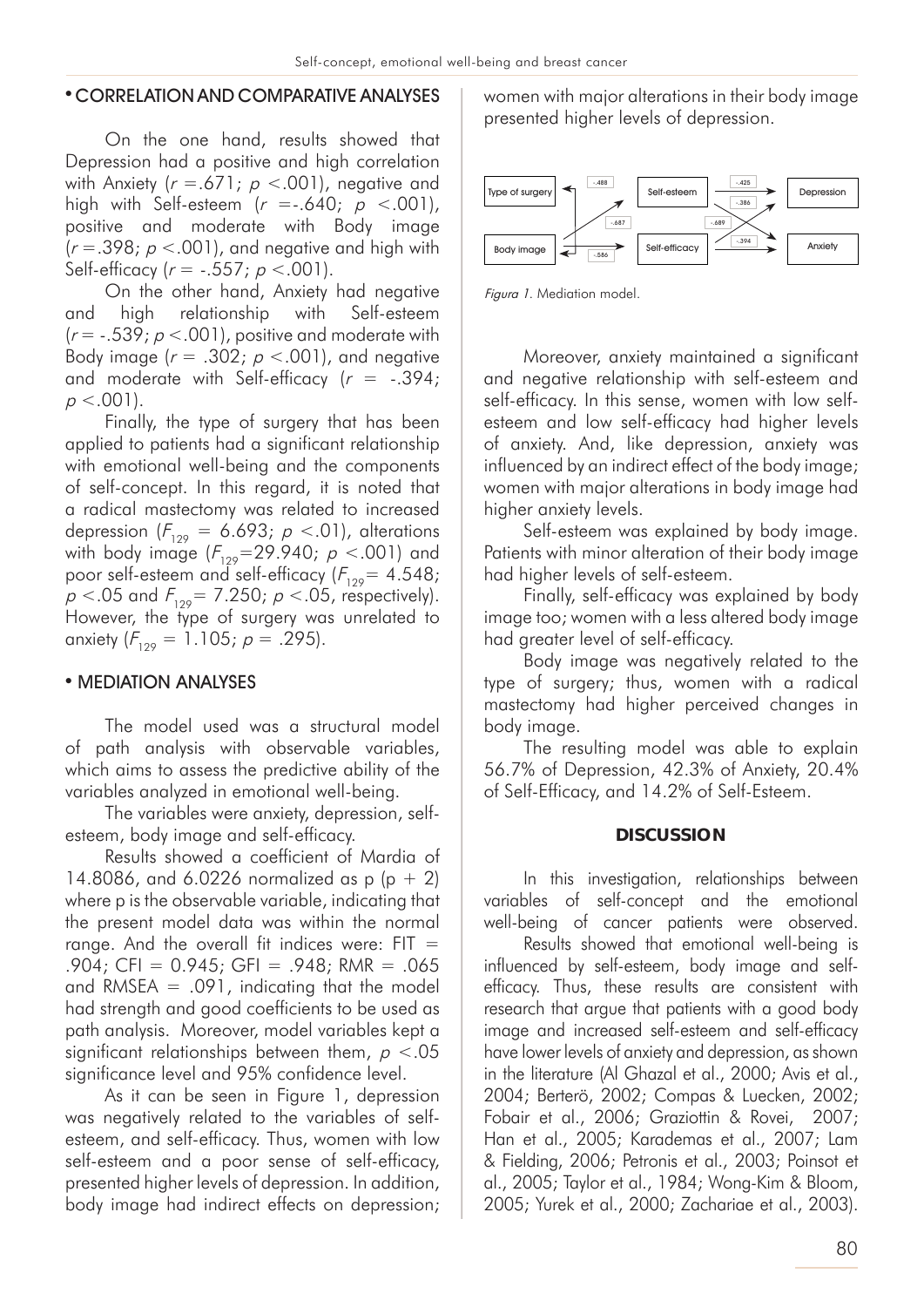However, body image does not have a direct relationship with emotional well-being. The relationship between body image and emotional well-being is mediated by self-esteem and self-efficacy.

This is a new contribution to understand how emotional well-being on breast cancer patients is damaged. Normally, results of investigations have demonstrated a direct relationship between body image and well-being; but the present investigation shows that there are variables mediating this connection, as some current authors (Miller et al., 2014; Przezdziecki et al., 2013; Ridolfi & Crowther, 2013).

In addition, results showed that women who received a radical mastectomy had higher levels of depression, in accordance with the previous studies analyzed (Al-Ghazal et al., 2000 Avis et al., 2004; Skrzypulec et al., 2007; Yurek et al., 2000). However, we found similar levels of anxiety in both groups, as the work of other authors indicates (Ganz et al., 2002; Schover et al., 1995; Wong-Kim & Bloom, 2005).

But, the main contribution of this study is that, until the type of surgery and depression are related to, this relationship has an indirect effect. That is, the type of surgery affects the body image; and the alterations of body image affect the self-esteem and the self-efficacy. And all these alterations contribute a poor emotional well-being and to increase symptoms of anxiety and depression.

One limitation of this study is having a small and homogeneous sample in terms of age, the majority of who were between the ages of 45 and 61. This limits the findings in terms of being able to compare age with other variables related to self-concept and emotional well-being.

Regarding the assessment of emotional issues, patient´s emotional well-being has been widely studied. However, their evaluation is not specific to breast cancer. Therefore, it was given great importance to take into account the variables analyzed in this work, so as to delve into the specifics of emotional well-being of patients with breast cancer. This importance is further emphasized given than the majority of studies into body image are based on eating disorders or dysmorphic rather than on patients with breast cancer.

Based on these results, and taking into account the needs of women with breast cancer, it is important, for further research, to increase

the sample of participants including diverse age groups and to create scales that measure the emotional well-being and self-concept of patients that take into account the various characteristics of this disease.

Concluding, emotional well-being on breast cancer patients is related to the alterations in the self-concept. However, not at all variables involved on self-concept have a direct relationship with the emotional-wellbeing. The present study contributes to our understanding of how body image affects the emotional well-being by intermediary variables of self-concept, as self-esteem and self-efficacy.

#### • Conflict of interest

The authors declare no conflict of interest.

#### **REFERENCES**

- Al-Ghazal, S., Fallowfield, L., & Blamey, R. (2000). Comparison of psychological aspects and patient satisfaction following breast conserving surgery, simple mastectomy and breast reconstruction. European Journal of Cancer, 36, 1938-1943. [doi:](http://www.ejcancer.com/article/S0959-8049(00)00197-0/abstract)  [10.1016/S0959-8049\(00\)00197-0](http://www.ejcancer.com/article/S0959-8049(00)00197-0/abstract)
- Andersen, B., & LeGrand, J. (1991). Body image for women: Conceptualization, assessment, and a test of its importance to sexual dysfunction and medical illness. The Journal of Sex Research, 28, 457-477. [doi:](http://www.tandfonline.com/doi/abs/10.1080/00224499109551619)  [10.1080/00224499109551619](http://www.tandfonline.com/doi/abs/10.1080/00224499109551619)
- Anillo, L. (2000). Sexual life after breast cancer. Journal of Sex & Marital Therapy, 26, 241-248. [doi:](http://www.tandfonline.com/doi/abs/10.1080/00926230050084632)  [10.1080/00926230050084632](http://www.tandfonline.com/doi/abs/10.1080/00926230050084632)
- Arora, N., Gustafson, D., Hawkins, R., McTavish, F., Cella, D., Pingree, S., ...& Mahvi, D. (2001). Impact of surgery and chemotherapy on the quality of life of younger women with breast carcinoma: A prospective study. Cancer, 92, 1288-1298. [doi:10.1002/1097-](http://onlinelibrary.wiley.com/doi/10.1002/1097-0142(20010901)92:5%3C1288::AID-CNCR1450%3E3.0.CO;2-E/abstract;jsessionid=1FCF17886F226AE0004844D48731FF1C.f03t01) [0142\(20010901\)92:5<1288::AID-](http://onlinelibrary.wiley.com/doi/10.1002/1097-0142(20010901)92:5%3C1288::AID-CNCR1450%3E3.0.CO;2-E/abstract;jsessionid=1FCF17886F226AE0004844D48731FF1C.f03t01)[CNCR1450>3.0.CO;2-E](http://onlinelibrary.wiley.com/doi/10.1002/1097-0142(20010901)92:5%3C1288::AID-CNCR1450%3E3.0.CO;2-E/abstract;jsessionid=1FCF17886F226AE0004844D48731FF1C.f03t01)
- Avis, N., Crawford, S., & Manuel, J. (2004). Psychosocial problems among younger women with breast cancer. Psycho-Oncology, 13, 295-308. [doi: 10.1002/](http://onlinelibrary.wiley.com/doi/10.1002/pon.744/abstract) [pon.744](http://onlinelibrary.wiley.com/doi/10.1002/pon.744/abstract)
- Bandura, A. (1982). Self-efficacy mechanism in human agency. American Psychologist, 37, 122-147. [doi: 10.1037/0003-066X.37.2.122](http://psycnet.apa.org/journals/amp/37/2/122/)
- Begovic-Juhant, A., Chmielewski, A., Iwuagwu, S., & Chapman, L. A. Impact of body image on depression and quality of life among women with breast cancer. Journal of Psychosocial Oncology, 30, 446-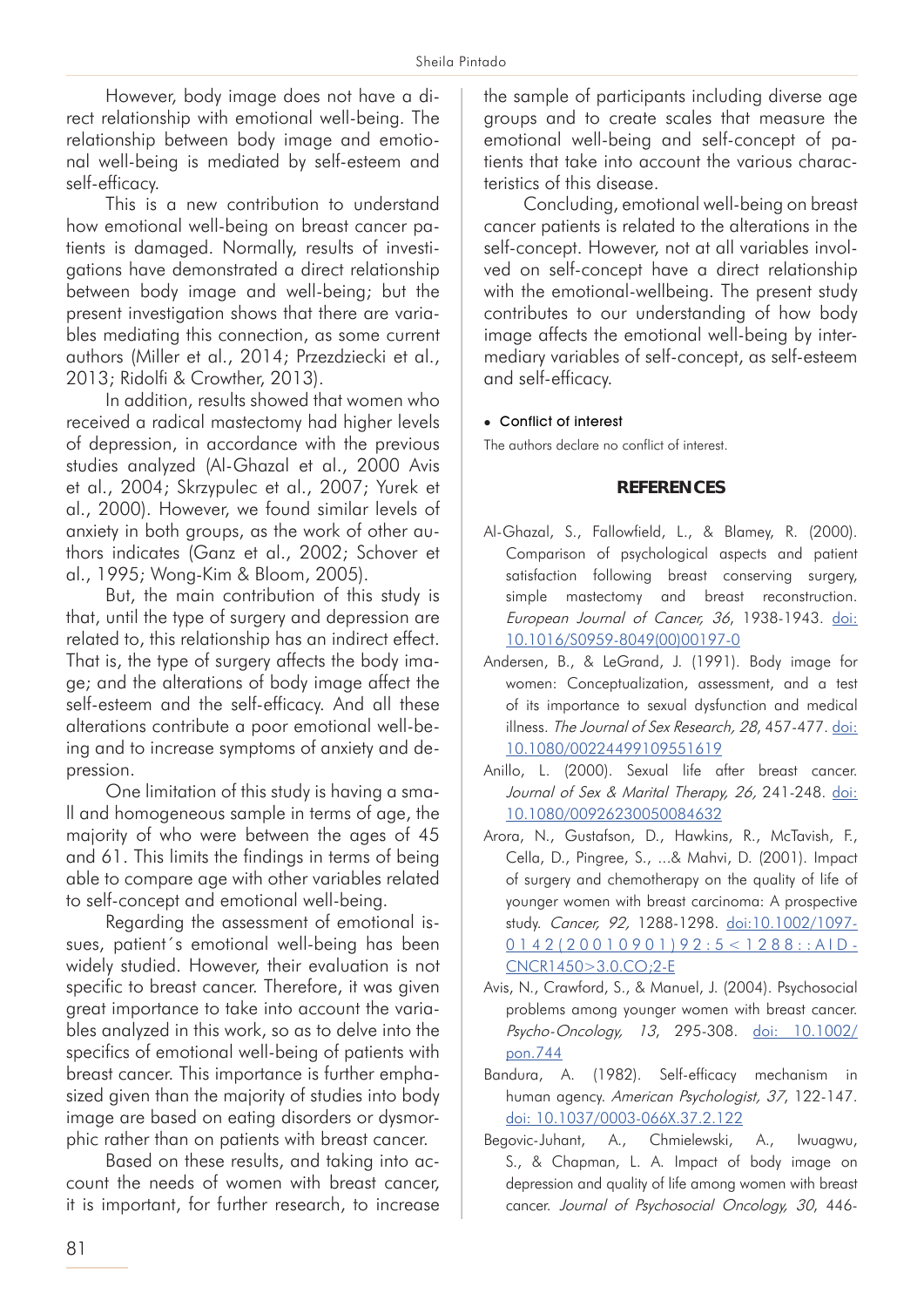460. [doi:10.1080/07347332.2012.684856](http://www.tandfonline.com/doi/abs/10.1080/07347332.2012.684856)

- Berterö, C. (2002). Affected self-respect and self-value: The impact of breast cancer treatment on self-esteem and QoL. Psycho-Oncology, 11, 356-364. [doi:](http://onlinelibrary.wiley.com/doi/10.1002/pon.577/abstract) [10.1002/pon.577](http://onlinelibrary.wiley.com/doi/10.1002/pon.577/abstract)
- Bloom, J., Stewart, S., Chang, S., & Banks, P. (2004). Then and now: Quality of life of young breast cancer survivors. Psycho-Oncology, 13, 147-160. [doi:](http://onlinelibrary.wiley.com/doi/10.1002/pon.794/abstract) [10.1002/pon.794](http://onlinelibrary.wiley.com/doi/10.1002/pon.794/abstract)
- Brandberg, Y., Sandelin, K., Erikson, S., Jurell, G., Liljegren, A., Lindblom, A., …& Arver, B. (2008). Psychological reactions, quality of life, and body image after bilateral prophylactic mastectomy in women at high risk for breast cancer: A prospective 1-year followup study. Journal of Clinical Oncology, 26, 3943- 3949. [doi: 10.1200/JCO.2007.13.9568.](http://ascopubs.org/doi/10.1200/JCO.2007.13.9568)
- Brunet, J., Sabiston, C., & Burke, S. (2013). Surviving breast cancer: Women's experiences with their changed bodies. Body Image, 10, 344-351. [doi:](http://www.sciencedirect.com/science/article/pii/S1740144513000260) [10.1016/j.bodyim.2013.02.002](http://www.sciencedirect.com/science/article/pii/S1740144513000260)
- Carver, C., Smith, R., Antoni, M., Petronis, V., Weiss, S., & Derhagopian, R. (2005). Optimistic personality and psychosocial well-being during treatment predict psychosocial well-being among long-term survivors of breast cancer. Health Psychology, 24, 508-516. [doi:](http://psycnet.apa.org/index.cfm?fa=buy.optionToBuy&uid=2005-09850-009) [10.1037/0278-6133.24.5.508](http://psycnet.apa.org/index.cfm?fa=buy.optionToBuy&uid=2005-09850-009)
- Chang, O., Choi, E., Kim, I., Nam, S., Lee, J., Lee, S., …& Cho, J. (2014). Association between socioeconomic status and altered appearance distress, body image, and quality of life among breast cancer patients. Asian Pacific Journal of Cancer Prevention, 15, 8607-8612. [doi: 10.7314/APJCP.2014.15.20.8607](http://koreascience.or.kr/article/ArticleFullRecord.jsp?cn=POCPA9_2014_v15n20_8607)
- Choi, E., Kim, I., Chang, O., Kang, D., Nam, S. Lee, J., …& Cho, J. (2014). Impact of chemotherapyinduced alopecia distress on body image, psychosocial well-being, and depression in breast cancer patients. Psycho-Oncology, 23, 1103-1110. [doi: 10.1002/](http://onlinelibrary.wiley.com/doi/10.1002/pon.3531/abstract) [pon.3531](http://onlinelibrary.wiley.com/doi/10.1002/pon.3531/abstract)
- Collins, K., Liu, Y., Schootman, M., Aft, R., Yan, Y., Dean, G., …& Jeffe, D. (2011). Effects of breast cancer surgery and surgical side effects on body image over time. Breast Cancer Research and Treatment, 126, 167-176. [doi: 10.1007/s10549-010-1077-7](https://link.springer.com/article/10.1007%2Fs10549-010-1077-7)
- Compas, B., & Luecken, L. (2002).Psychological adjustment to breast cancer. Current Directions in Psychological Science, 11, 111-114. Retrieved from [http://journals.sagepub.com/doi/pdf/10.1111/1467-](http://journals.sagepub.com/doi/pdf/10.1111/1467-8721.00180) [8721.00180](http://journals.sagepub.com/doi/pdf/10.1111/1467-8721.00180)
- Cousson-Gélie, F., Bruchon-Schweitzer, M., Dilhuydy, J., & Jutand, M. (2007). Do anxiety, body image, social support and coping strategies predict survival in breast can–cer? A ten year follow-up study.

Psychosomatics, 48, 211- 216. [doi: 10.1176/appi.](http://www.psychosomaticsjournal.com/article/S0033-3182(07)71042-3/abstract) [psy.48.3.211](http://www.psychosomaticsjournal.com/article/S0033-3182(07)71042-3/abstract)

- Falk, C.A., Reinertsen, K.V., Nesvold, I.L., Fossa, S.D., & Dahl, A.A. (2010). A study of body image in long-term breast cancer survivors. Cancer, 116 (15), 3549-57. [doi: 10.1002/cncr.25251](http://onlinelibrary.wiley.com/doi/10.1002/cncr.25251/abstract).
- Fertig, D.L. (1997). Depression in patients with breast cancer: Prevalence, diagnosis, and treatment. The Breast Journal, 3, 292-302. [doi: 10.1111/j.1524-](http://onlinelibrary.wiley.com/doi/10.1111/j.1524-4741.1997.tb00184.x/abstract) [4741.1997.tb00184.x](http://onlinelibrary.wiley.com/doi/10.1111/j.1524-4741.1997.tb00184.x/abstract)
- Fobair, P., Stewart, S., Chang, S., D'Onofrio, C., Banks, P., & Bloom, J. (2006). Body image and sexual problems in young women with breast cancer. Psycho-Oncology, 15, 579-594. [doi: 10.1002/](http://onlinelibrary.wiley.com/doi/10.1002/pon.991/abstract) [pon.991](http://onlinelibrary.wiley.com/doi/10.1002/pon.991/abstract)
- Ganz, P., Desmond, K., Leedham, B., Rowland, J., Meyerowitz, B., & Belin, T. (2002). Quality of life in long-term, disease-free survivors of breast cancer: A follow-up study. Journal of the National Cancer Institute, 94, 39-49. [doi:10.1093/jnci/94.1.39](https://academic.oup.com/jnci/article-lookup/doi/10.1093/jnci/94.1.39)
- Han, W., Collie, K., Koopman, C., Azarow, J., Classen, C., Morrow, G., …& Spiegel, D. (2005). Breast cancer and problems with medical interactions: Relationships with traumatic stress, emotional self-efficacy, and social support. Psycho-Oncology, 14, 318-330. [doi: 10.1002/pon.852](http://onlinelibrary.wiley.com/doi/10.1002/pon.852/abstract)
- Hanson-Frost, M., Suman, V., Rumans, T., Dose, A., Taylor, M., Novotny, P., …& R., Evans, R. (2000). Physical, psychological and social well-being of women with breast cancer: The influence of disease phase. PsychoOncology, 9, 221-231. [doi:10.1002/1099-](http://onlinelibrary.wiley.com/doi/10.1002/1099-1611(200005/06)9:3%3C221::AID-PON456%3E3.0.CO;2-T/abstract) [1611\(200005/06\)9:3<221::AID-](http://onlinelibrary.wiley.com/doi/10.1002/1099-1611(200005/06)9:3%3C221::AID-PON456%3E3.0.CO;2-T/abstract)[PON456>3.0.CO;2-T](http://onlinelibrary.wiley.com/doi/10.1002/1099-1611(200005/06)9:3%3C221::AID-PON456%3E3.0.CO;2-T/abstract)
- Helms, R., O'Hea, E., & Corso, M. (2008). Body image issues in women with breast cancer. Psychology, Health & Medicine, 13, 313-25. [doi:](http://www.tandfonline.com/doi/abs/10.1080/13548500701405509)  [10.1080/13548500701405509.](http://www.tandfonline.com/doi/abs/10.1080/13548500701405509)
- Hopwood, P., Fletcher, I., Lee, A., & Al Ghazal, S. (2001). A body image scale for use with cancer patients. European Journal of Cancer, 37, 189- 197.
- Hox, J., & Bechger, T.M. (1998). An introduction to structural equation modeling. Family Science Review, 11, 354-373. Retrieved from [https://pdfs.semanticscholar.or](https://pdfs.semanticscholar.org/9e96/82af7abfe39145981bb8feaf11a246b71fdb.pdf)[g/9e96/82af7abfe39145981bb8feaf11a246b-](https://pdfs.semanticscholar.org/9e96/82af7abfe39145981bb8feaf11a246b71fdb.pdf)[71fdb.pdf](https://pdfs.semanticscholar.org/9e96/82af7abfe39145981bb8feaf11a246b71fdb.pdf)
- Karademas, E., Karvelis, S., & Argyropoulou, K. (2007). Stress-related predictors of optimism in breast cancer survivors. Stress and Health, 23, 161-168. [doi: 10.1002/smi.1132](http://onlinelibrary.wiley.com/doi/10.1002/smi.1132/abstract)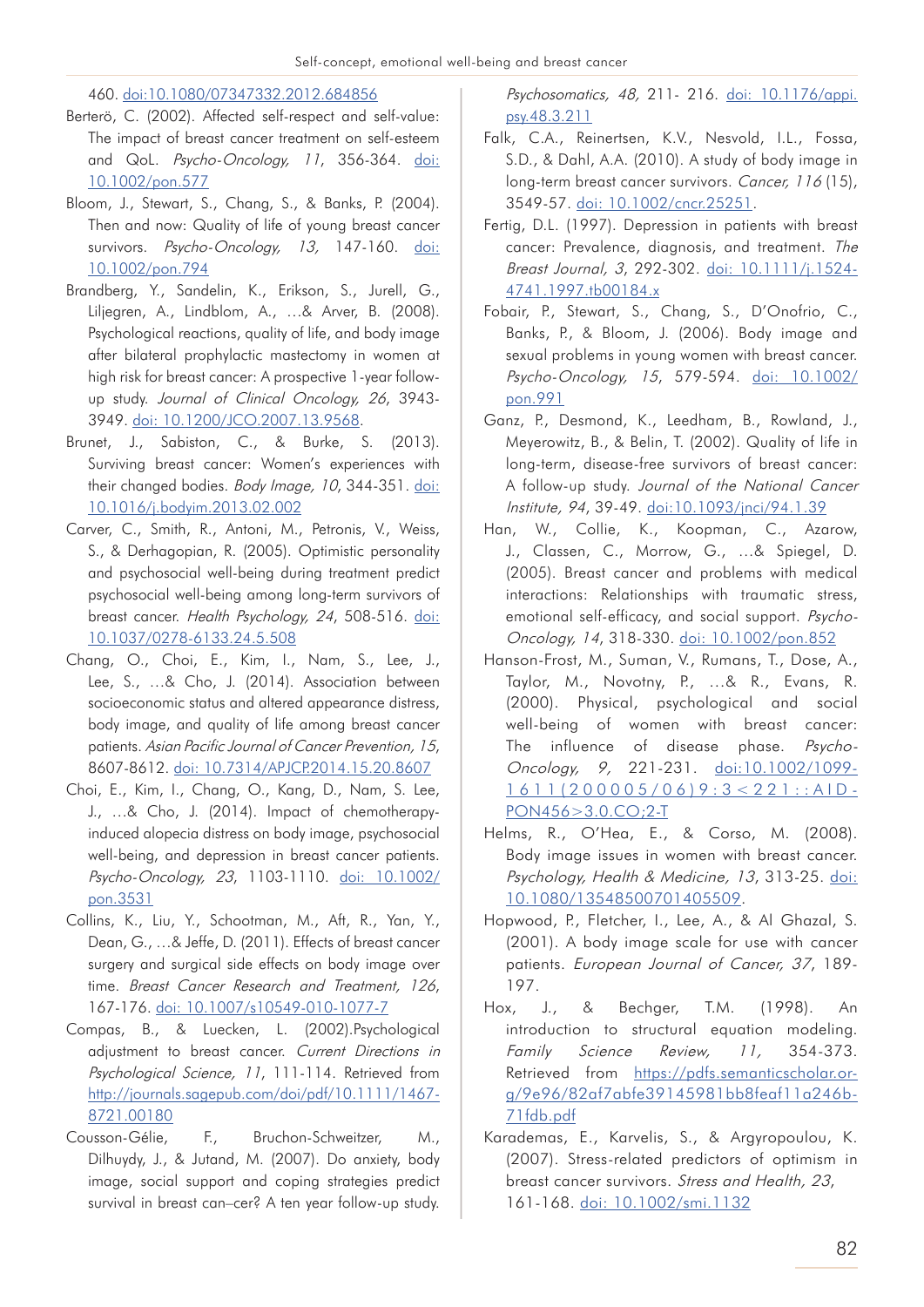- Lam, W., & Fielding R. (2007). Is self-efficacy a predictor of short-term post-surgical adjustment among Chinese women with breast cancer? Psycho-Oncology, 16, 651-659. [doi: 10.1002/pon.1116](http://onlinelibrary.wiley.com/doi/10.1002/pon.1116/abstract)
- Leary, M. R., & Baumeister, R. F. (2000). The nature and function of self-esteem: Sociometer theory. In M. P. Zanna (Ed.), Advances in experimental social psychology (pp. 1-62). New York, NY: Academic Press.
- Lemieux, J., Maunsell, E., & Provencher, L. (2008). Chemotherapy-induced alopecia and effects on quality of life among women with breast cancer: A literature review. Psycho-Oncology, 17, 317-328. [doi: 10.1002/](http://onlinelibrary.wiley.com/doi/10.1002/pon.1245/abstract) [pon.1245](http://onlinelibrary.wiley.com/doi/10.1002/pon.1245/abstract)
- McClelland, S., Holland, K., & Griggs, J. (2015). Quality of life and metastatic breast cancer: The role of body image, disease site, and time since diagnosis. Quality of Life Research, 24 (12), 2939-2943. [doi:](https://link.springer.com/article/10.1007%2Fs11136-015-1034-3) [10.1007/s11136-015-1034-3](https://link.springer.com/article/10.1007%2Fs11136-015-1034-3)
- Meyerowitz, B. (1980). Psychosocial correlates of breast cancer and its treatment. Psychological Bulletin, 87, 108-131. [doi: 10.1037/0033-2909.87.1.108](https://my.apa.org/apa/idm/login.seam?ERIGHTS_TARGET=http%3A%2F%2Fpsycnet%2Eapa%2Eorg%2F%3FloadState%3D1)
- Miller, S., Schnur, J., Weinberger-Litman, S., & Montgomery, G. (2014). The relationship between body image, age, and distress in women facing breast cancer surgery. Palliative & Supportive Care, 12, 363- 367. [doi: 10.1017/S1478951513000321](https://www.cambridge.org/core/journals/palliative-and-supportive-care/article/relationship-between-body-image-age-and-distress-in-women-facing-breast-cancer-surgery/9748D8FCDED056597B78BC7FF963845D)
- Peralta, F. J., & Sánchez, M. D. (2003). Relationship between self-concept and academic achievement in primary students. Electronic Journal of Research in Educational Psychology and Psycho-Pedagogy, 1, 95-120. Retrieved from [http://www.investigacion](http://www.investigacion-psicopedagogica.org/revista/articulos/1/english/Art_1_7.pdf)[psicopedagogica.org/revista/articulos/1/english/](http://www.investigacion-psicopedagogica.org/revista/articulos/1/english/Art_1_7.pdf) [Art\\_1\\_7.pdf](http://www.investigacion-psicopedagogica.org/revista/articulos/1/english/Art_1_7.pdf)
- Petronis, V., Carver, C., Antoni, M., & Weiss, S. (2003). Investment in body image and psychosocial well-being among women treated for early stage breast cancer: Partial replication and extension. Psychology & Health, 18, 1-13. [doi:](http://www.tandfonline.com/doi/abs/10.1080/0887044021000020941) [10.1080/0887044021000020941](http://www.tandfonline.com/doi/abs/10.1080/0887044021000020941)
- Poinsot, R., Brédart, A., This, P., De La Rochefordière, A., & Dolbeault, S. (2005). The impact of hormone treatment on the quality of life and sexuality of breast cancer patients. Revue Francophone de Psycho-Oncologie, 4, 161-169. [doi: 10.1007/s10332-005-](https://link.springer.com/article/10.1007%2Fs10332-005-0077-z) [0077-z](https://link.springer.com/article/10.1007%2Fs10332-005-0077-z)
- Przezdziecki, A., Sherman, K., Baillie, A., Taylor, A., Foley, E., & Stalgis-Bilinski, K. (2013). My changed body: Breast cancer, body image, distress and selfcompassion. Psycho-Oncology, 22, 1872-1879. [doi:](http://onlinelibrary.wiley.com/doi/10.1002/pon.3230/abstract) [10.1002/pon.3230](http://onlinelibrary.wiley.com/doi/10.1002/pon.3230/abstract)
- Raich, R. (2000). Imagen corporal: Conocer y valorar el propio cuerpo. Madrid, Spain: Pirámide.
- Ridolfi, D., & Crowther, J. (2013).The link between women's body image disturbances and bodyfocused cancer screening behaviors: A critical review of the literature and a new integrated model for women. Body Image, 10, 149-162. [doi: 10.1016/j.](http://www.sciencedirect.com/science/article/pii/S1740144512001416) [bodyim.2012.11.003](http://www.sciencedirect.com/science/article/pii/S1740144512001416)
- Rogers, L., McAuley, E., Courneya, K., & Verhulst, S. (2008). Correlates of physical activity self-efficacy among breast cancer survivors. American Journal of Health Behavior, 32, 594-603. [doi: 10.5555/](https://www.ncbi.nlm.nih.gov/pubmed/18442339) [ajhb.2008.32.6.594.](https://www.ncbi.nlm.nih.gov/pubmed/18442339)
- Rosenberg, M. (1965). Society and adolescent selfimage. Princeton, NJ: Princeton University Press.
- Schmid-Büchi, S., Halfens, R., Dassen, T., & van den Borne, B. (2011). Psychosocial problems and needs of post-treatment patients with breast cancer and their relatives. European Journal of Oncology Nursing, 15, 260-266. [doi: 10.1016/j.ejon.2009.11.001](http://www.ejoncologynursing.com/article/S1462-3889(09)00140-9/abstract)
- Schmid-Büchi, S., Halfens, R., Müller, M., Dassen, T., & van den Borne, B. (2013). Factors associated with supportive care needs of patients under treatment for breast cancer. European Journal of Oncology Nursing, 17, 22-29. [doi: 10.1016/j.ejon.2012.02.003](http://www.ejoncologynursing.com/article/S1462-3889(12)00024-5/abstract)
- Schover, L., Yetman, L., Tuason, L., Meiser, E., Esselsfym, C., Hermann, R., …& Dowden, R. (1995). Partial mastectomy and breast reconstruction. A comparison of their effects on psychosocial adjustment, body image, and sexuality. Cancer, 75, 54-64. doi: [10.1002/1097-0142\(19950101\)75:1<54::AID-](http://onlinelibrary.wiley.com/doi/10.1002/1097-0142(19950101)75:1%3C54::AID-CNCR2820750111%3E3.0.CO;2-I/abstract)[CNCR2820750111>3.0.CO;2-I](http://onlinelibrary.wiley.com/doi/10.1002/1097-0142(19950101)75:1%3C54::AID-CNCR2820750111%3E3.0.CO;2-I/abstract)
- Shavelson, R. J., & Bolus, R (1992). Self-concept: The interplay of theory and methods. Journal of Educational Psychology, 74, 3-17.
- Skrzypulec, V., Tobor, E., Drosdzol, A., & Nowosielski, K. (2007). Biopsychosocial functioning of women after mastectomy. Journal of Clinical Nursing, 18 (4), 613-619. [doi: 10.1111/j.1365-](http://onlinelibrary.wiley.com/doi/10.1111/j.1365-2702.2008.02476.x/abstract) [2702.2008.02476.x](http://onlinelibrary.wiley.com/doi/10.1111/j.1365-2702.2008.02476.x/abstract)
- Taylor, S., Lichtman, R., & Wood, J. (1984). Attributions, beliefs about control, and adjustment to breast cancer. Journal of Personality and Social Psychology, 46, 489-502. [doi: 10.1037/0022-](http://psycnet.apa.org/journals/psp/46/3/489/) [3514.46.3.489](http://psycnet.apa.org/journals/psp/46/3/489/)
- Tish, M. (2006). The influence of endocrine effects of adjuvant therapy on quality of life outcomes in younger breast cancer survivors. The Oncologist, 11, 96-110. [doi: 10.1634/](http://theoncologist.alphamedpress.org/content/11/2/96) [theoncologist.11-2-96](http://theoncologist.alphamedpress.org/content/11/2/96)
- Ussher, J., Perz, J., & Gilbert, E. (2012). Changes to sexual well-being and intimacy after breast cancer. Cancer Nursing, 35, 456-465. [doi: 10.1097/](https://www.researchgate.net/publication/221727063_Changes_to_Sexual_Well-Being_and_Intimacy_After_Breast_Cancer) [NCC.0b013e3182395401.](https://www.researchgate.net/publication/221727063_Changes_to_Sexual_Well-Being_and_Intimacy_After_Breast_Cancer)